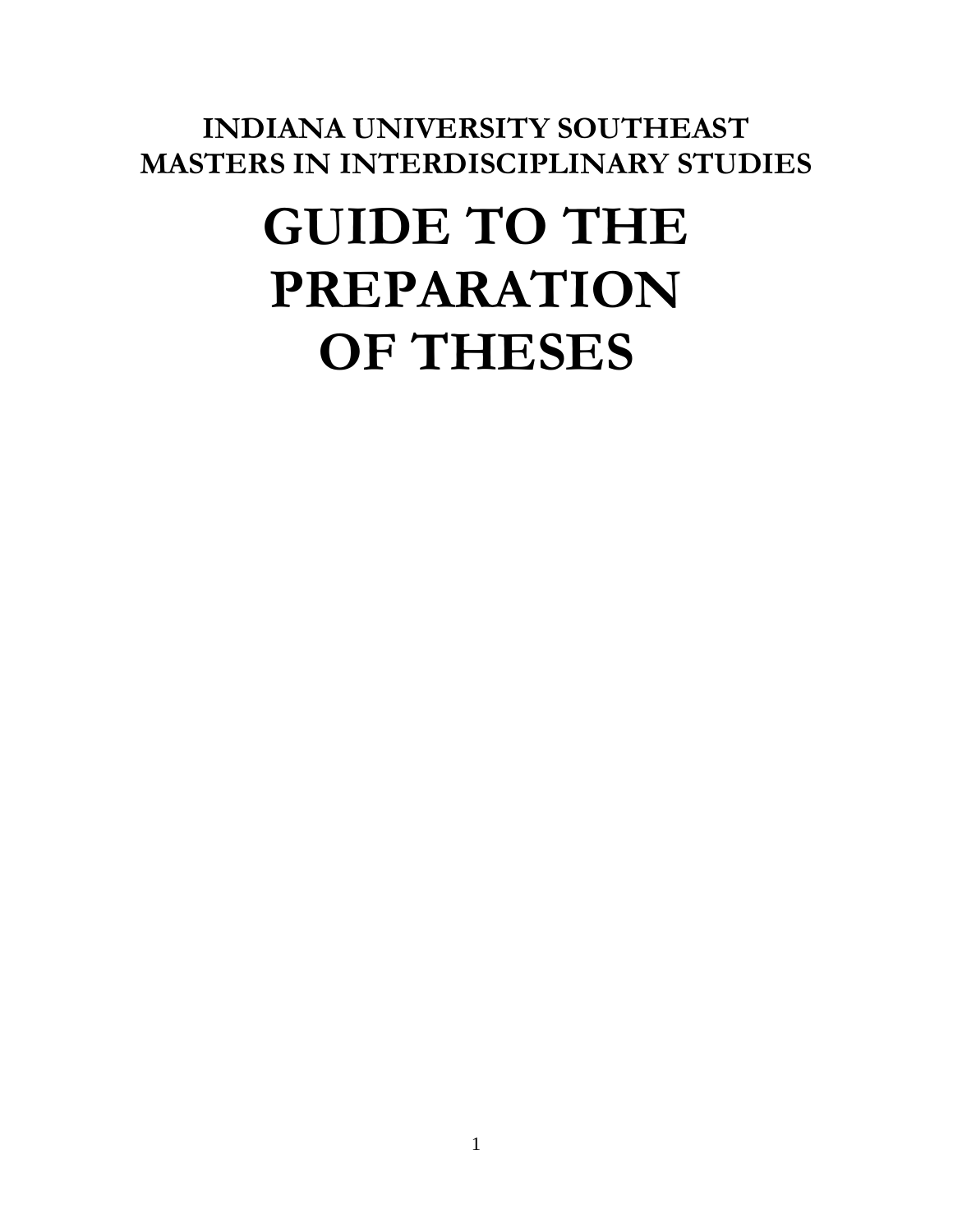# **TABLE OF CONTENTS**

| Master's Theses – Traditional method | page 3 |
|--------------------------------------|--------|
| Formatting Theses                    | page 5 |
| Appendixes – Sample pages            | page 8 |

#### **Questions?**

Contact the MIS office (941-2604) or the University Graduate School (812-855-9345 or [grdschl@indiana.edu\)](mailto:grdschl@indiana.edu).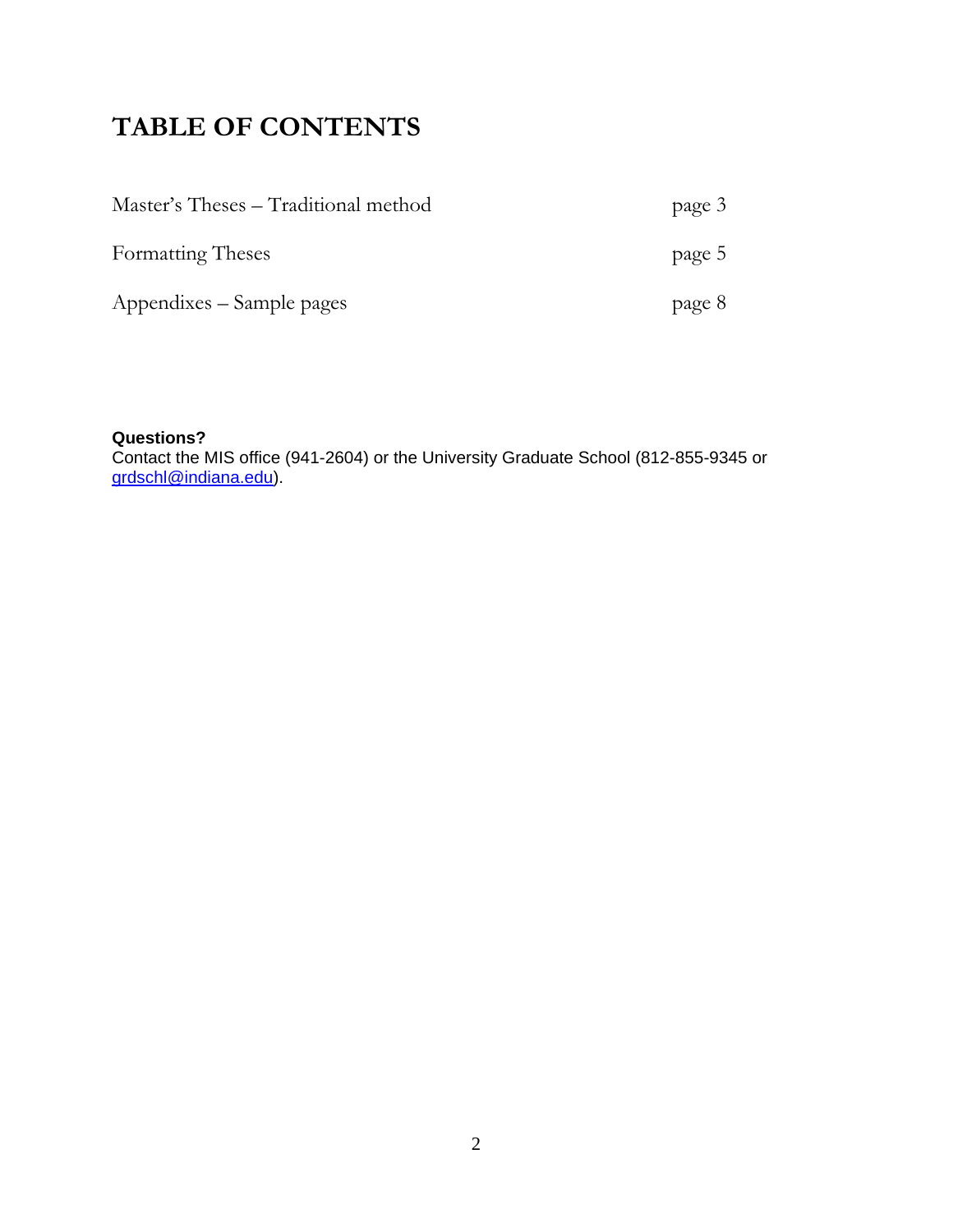# **MASTER'S THESES: SUBMITTED TRADITIONALLY**

- **1. Submit an [Application for Advanced Degree form](http://graduate.indiana.edu/docs/APP_FOR_ADV_DEG.pdf)** (Contact your department at least sixty days prior to the desired degree date) (May, August or December).
- **2. Verify that the Office of the Registrar has the correct spelling of your name and your correct diploma-mailing address.** The Registrar mails the diploma to your permanent address.
- **3. Also verify that your name does not appear on the University Checklist.** The Registrar will not release your diploma or transcripts until all entries are cleared.
- **4. During your defense (oral examination), have your committee sign the acceptance page.**
- **5. Remind the chair of your committee to remove any "R's" from your thesis.**
- **6. Submit the following to the MIS Office, Crestview Hall 018B:**

#### **Two Choices of Submission:**

#### **Two bound copies.**

(Follow the formatting section below for binding, paper and layout) Upon completion of the graduate project the student must submit two bound copies to the MIS office prior to certification and awarding of the degree. The MIS office will forward one bound copy to the IU University Graduate School. The graduate school in Bloomington must receive the bound copies before the degree can be certified and/or awarded.

#### **One digital copy & One Bound Copy**

IU Bloomington now accepts digital copies of your thesis instead of a bound version. You can submit it through ProQuest, an online system that you can submit your thesis electronically. The website and instructions are on the website: <http://www.etdadmin.com/cgi-bin/school?siteId=102>

You are still **required** to send the **original** Appendix B Acceptance page (see page 4) to the IU University graduate school if you decide to submit your work electronically. You can send it to the MIS Office, and we will submit it to Bloomington.

Along with the digital copy, you are still required to bind **ONE** thesis to submit to the MIS Library. That too can be sent to the MIS office.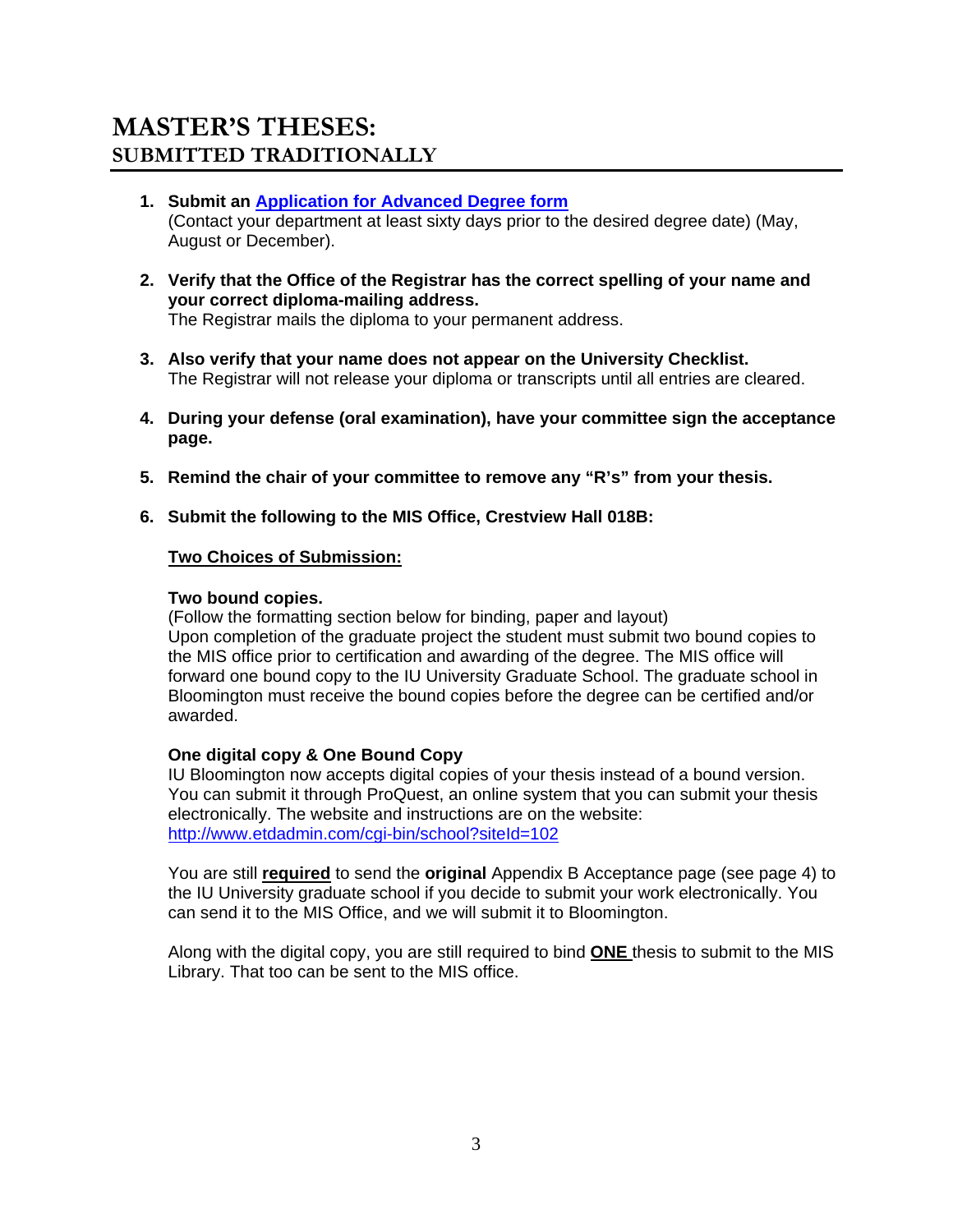### *The front matter must appear in the following order:*

#### **1. Title page** (mandatory) – see **Appendix A**

#### **2. Acceptance page, signed** (mandatory) – see **Appendix B**

This page confirms the committee's approval and acceptance of your thesis. The page with the **original signatures** should be included in one of the bound copies after the title page. Photocopies of the signed acceptance may be used in additional bound volumes.

**3. Copyright page** (mandatory if you copyright) – see **Appendix C**

**4. Dedication** (optional)

#### **5. Acknowledgments** (recommended)

Note: Depending on your personal inclination, you may wish to include a dedication, a preface, or a set of acknowledgments. The latter are designed to recognize people or agencies to whom you feel grateful for any academic, technical, financial, or personal aid in the preparation of your thesis or dissertation; as a matter of courtesy, you would ordinarily mention the members of your committee here, as well as institutions that provided funding, your typist, or anyone else who helped.

- **6. Preface** (optional)
- **7. Abstract, unsigned** (optional by department)
- **8. Table of Contents** (mandatory)

**9. Lists of tables, figures, appendixes, abbreviations and other supplemental materials** (if appropriate)

#### *At the end of the thesis, place a:*

#### **Vita page.**

Your resume/CV, placed at the end of the thesis.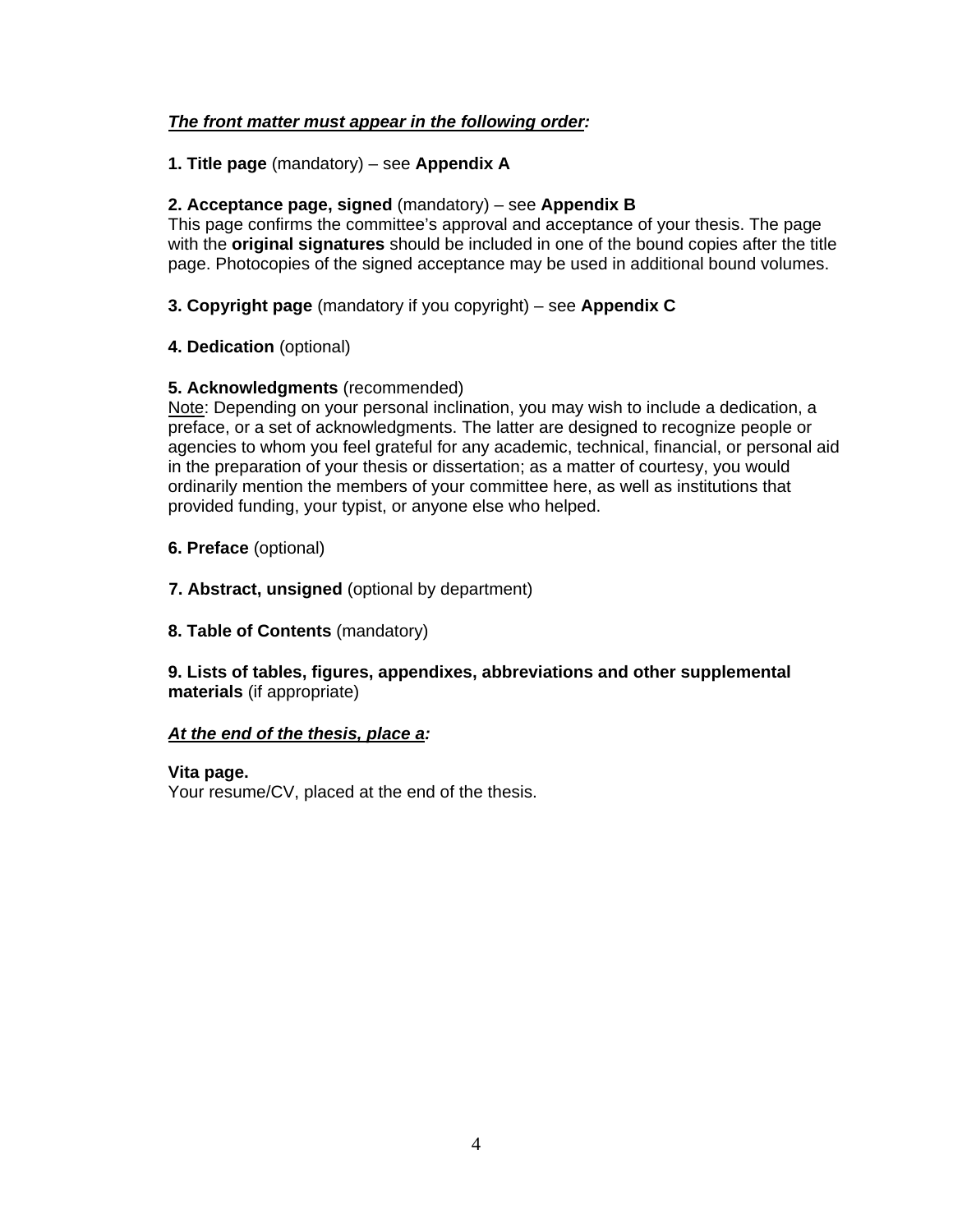# **FORMAT FOR THESES**

# **Printing**

The document must be typed / printed. Laser printing is acceptable, but dot-matrix printing is not.

# **Paper**

- Watermarked, 100 percent cotton bond paper of 20 or 24 lbs., 8-1/2 inches by 11 inch sheets.
- I.U. Bond is not 100% cotton and not acceptable.

# **Fonts**

Script fonts and fonts in italic are not allowed for the main body of your text, although italics may be used appropriately. Ex. *This is a font in italics,* and this is a *script font*.

# **Spacing**

- The material should be double-spaced.
- Long quotations within the text should be typed single-spaced and with wider margins.

# **Photographs, images**

- If photographs or detailed graphics are part of the work, make sure they are crisp and clear when printed.
- It is okay to use special laser or photo paper for the page of the project that contains images to achieve the best possibly quality.

# **Margins**

- Margins should be at least 1-1/2 inches on the left and 1 inch on the top, right and bottom.
- Tip: Make sure that when photocopied or printed, your documents have this much actual white space – it is crucial for proper binding. Binderies sew along the left-hand margin and then trim the other sides. Inadequate margins can result in part of your material being lost after the combination of copying and binding; even if all the material remains, insufficient margins can certainly affect the readability and the appearance of your work.

Note: These margin requirements apply to all materials included in the thesis or dissertation, including figures, tables, maps, plates, etc… and any preliminary material you choose to include.

# **Page layout**

Ordinarily, the text and any other materials will appear on the right-hand page only. If, however, you and your committee agree that it is absolutely necessary to include facing material on the left-hand page as well, be sure to leave 1-1/2 inches on the right-hand side of the facing page.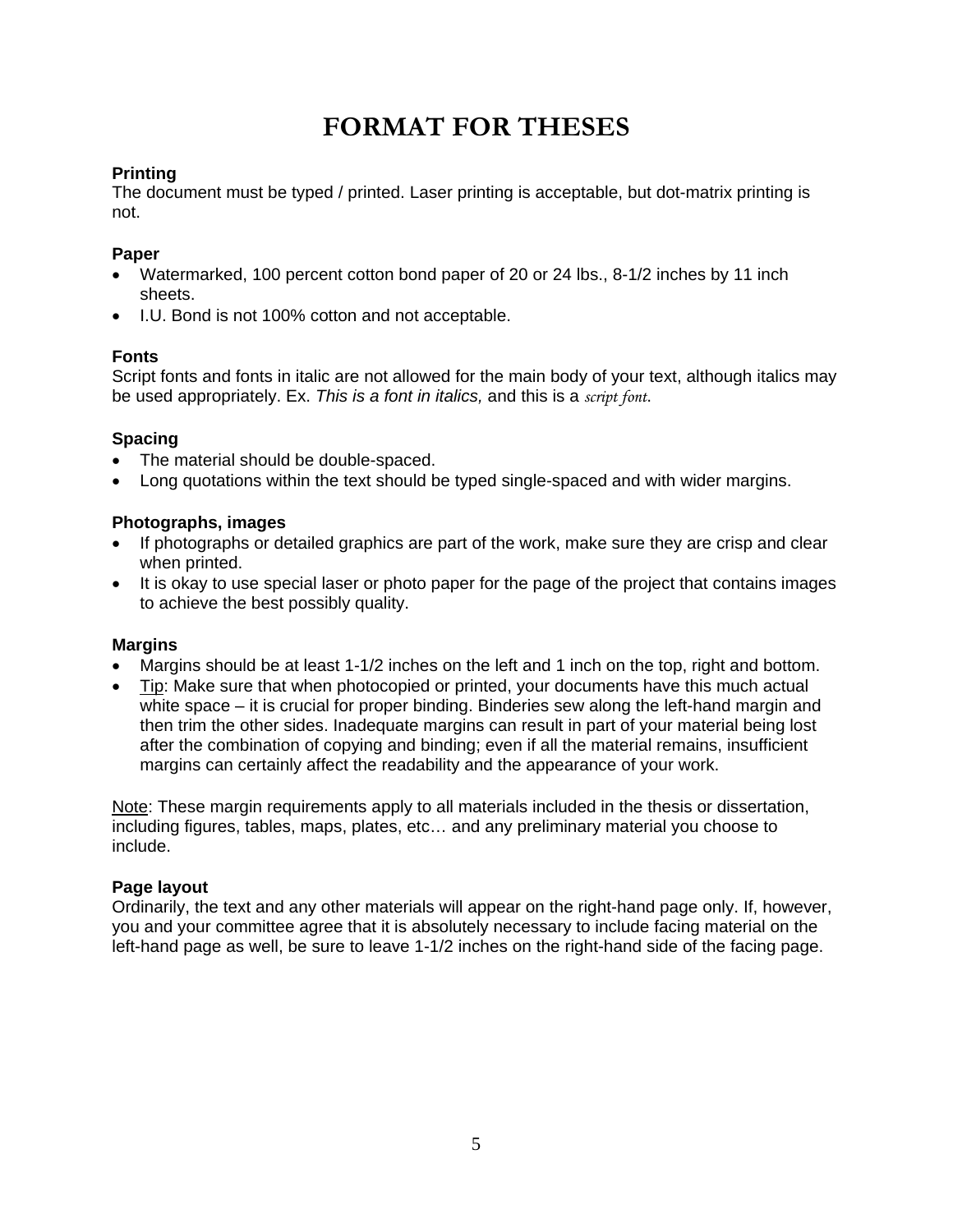#### **Page numbers**

- Page numbers must be clear, consecutive and printed on every page including appendixes, tables, figures, maps, charts, photographs, etc. EXCEPT for the Title Page and Vita Page.
- Lowercase Roman numerals (i, ii, iii…) are used for the front matter.
- Arabic numerals  $(1, 2, 3...)$  should be used in the body of the work, the bibliography, and any appendices.
- The Title Page counts as page i, but does not bear a number.
- Begin numbering with the acceptance page as page ii, and continue with small Roman numerals until the start of the actual text. That page, whether part of your full introduction or of your first chapter, will be numbered page 1 and every page will be numbered consecutively until you reach the vita page.
- Ordinarily, page numbers should be centered at the top or bottom of the page, entered midway between the edge of paper and the text to prevent their loss during the binding process.
- Tip: Before you turn in your copies for binding, make sure that all of the pages are in correct numerical order and that they are right-side up.

### **Language**

Theses and dissertations should be written in English unless you and your department/committee have decided otherwise.

### **References, citations, bibliography, footnotes**

Check with your department – this format depends largely on your particular field or topic. For example, footnotes can appear either on the page where the annotation occurs, the end of each chapter, or the end of the dissertation – be sure to follow the conventions of your department and discipline.

# **Some Recommended Style Manuals**

- The Chicago Manual of Style
- Kate L. Turabian, A Manual for Writers
- Modern Language Association (MLA) style sheet
- American Psychological Association (APA) style sheet (especially for works in the social sciences)

#### **Some Recommended Dictionaries for Spelling and Usage**

- Webster's Third International Dictionary
- Webster's Ninth New Collegiate Dictionary

# **Binding**

- Before you have the copies bound, check with your department about whether or not it prefers to bind the abstract with the rest of the text.
- The University Graduate School accepts only binding which uses the over sewn method. Velo binding available from some photocopying businesses is not acceptable.
- Ask the bindery to put the thesis title and your full name on the front covers and the title and your last name on the spines of the bound copies. Keep in mind that this title needs to fit along the spine of the bound thesis or dissertation.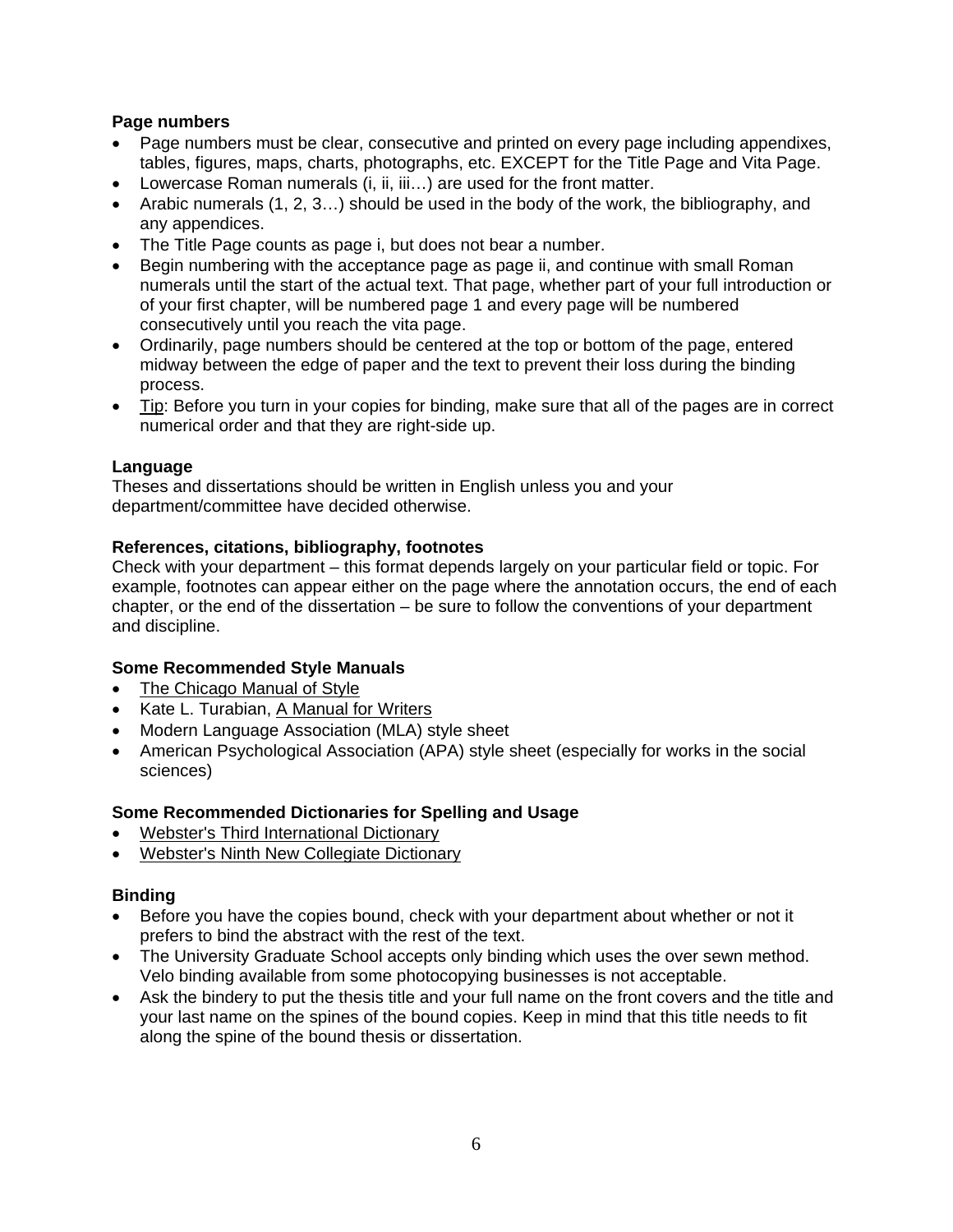We recommend that you use **ProQuest** also as a binding option because they are familiar with the requirements for the binding. But you are not required to use this bindery. If you know of a bindery locally you may use them, but make sure they follow the rules. We are also searching more options for binding services in the area. As soon as we find more, we will add them to our list.

ProQuest website:<http://www.etdadmin.com/cgi-bin/school?siteId=102>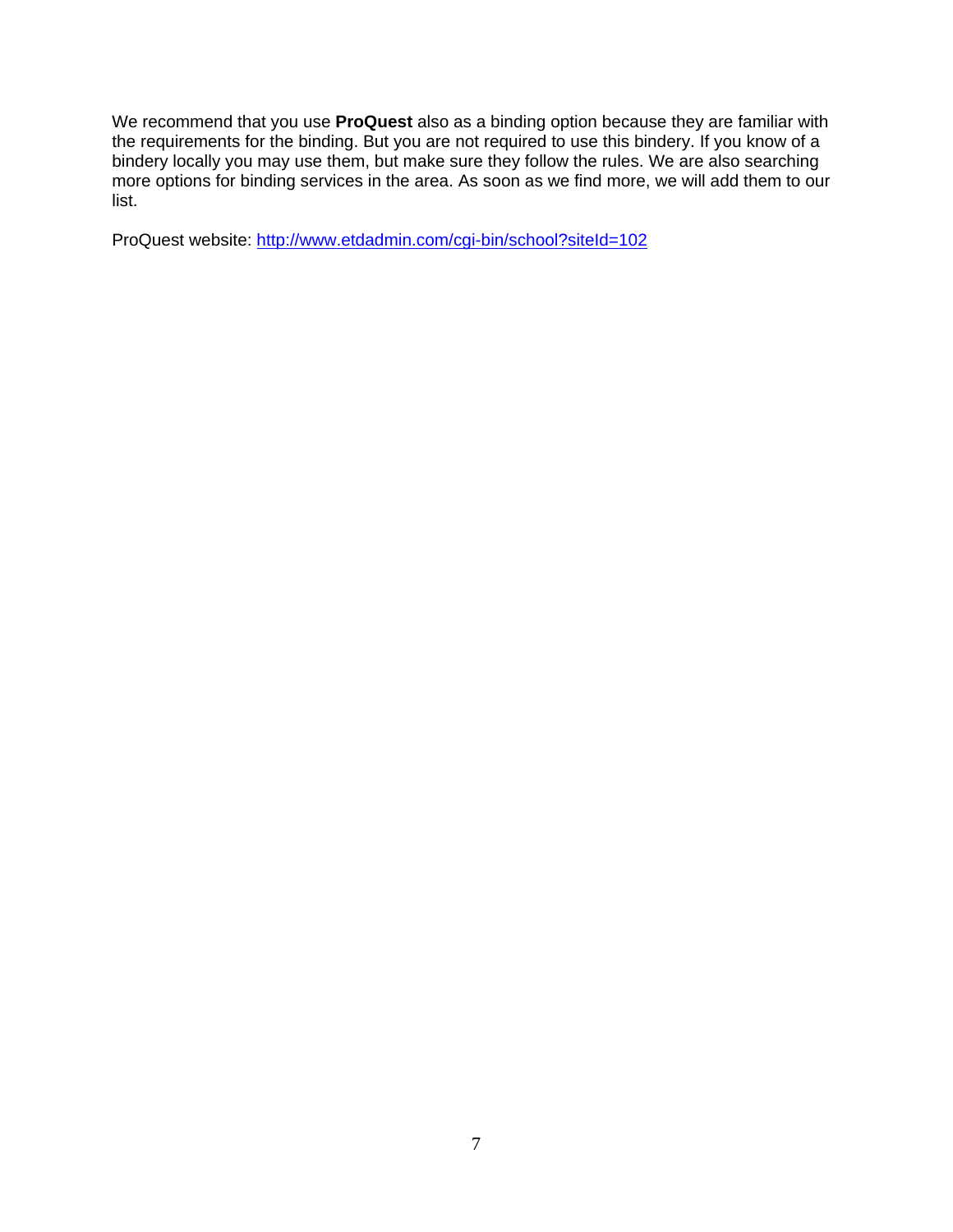# **Appendix A MASTER'S DEGREE TITLE PAGE Separate page, content centered on page, limit of one page**

 $\_$  , and the set of the set of the set of the set of the set of the set of the set of the set of the set of the set of the set of the set of the set of the set of the set of the set of the set of the set of the set of th

#### TITLE CENTERED, ALL IN CAPITAL LETTERS: KEY WORDS ARE IMPORTANT FOR A SUCCESSFUL INDEX

Author's Name

Submitted to the University Graduate School in partial fulfillment of the requirements for the degree Masters in Interdisciplinary Studies Indiana University Southeast Month Year

(The month and year is the date when all requirements have been satisfied – this is not necessarily the month in which you defend.)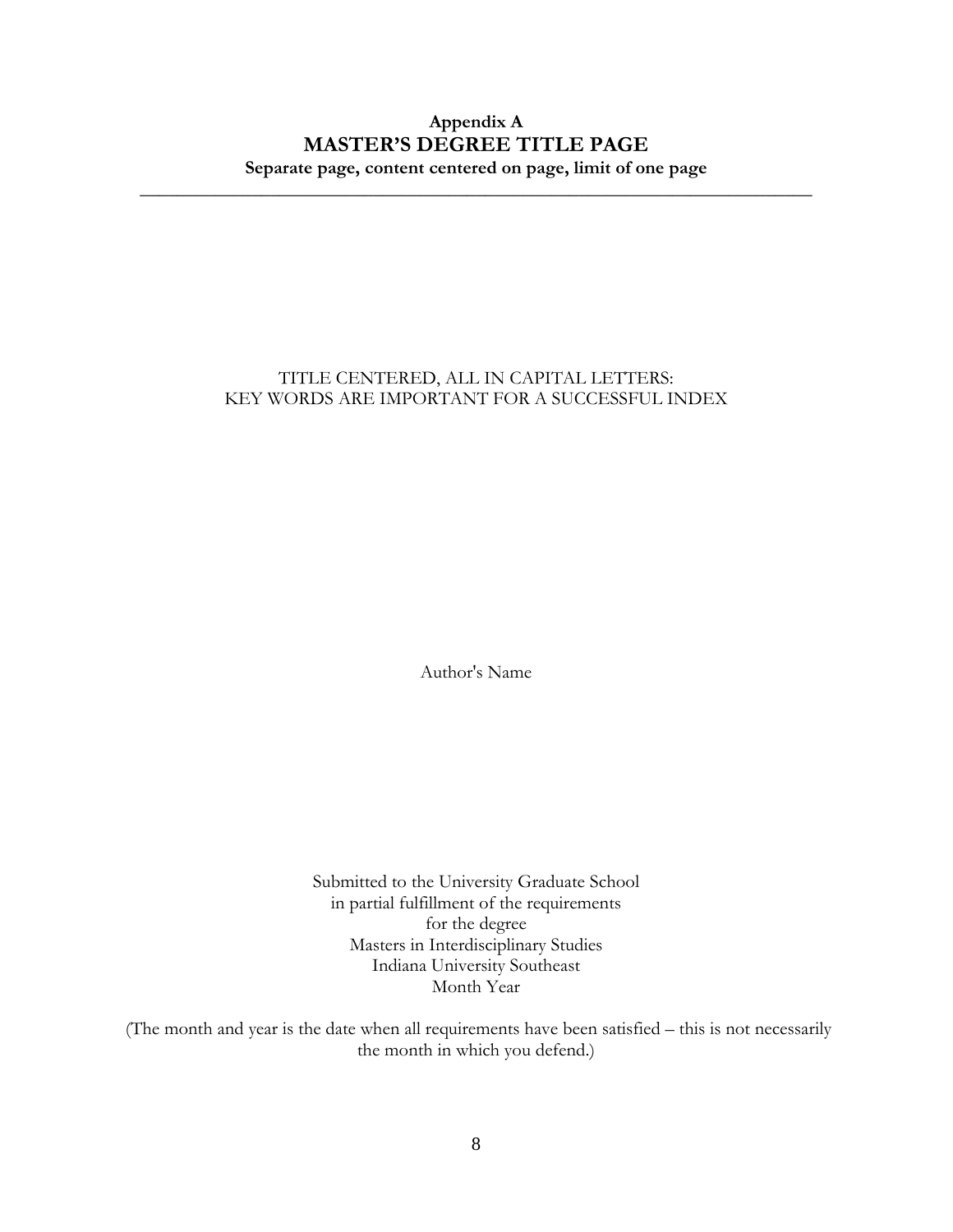# **Appendix B ACCEPTANCE PAGE Separate page, content centered on page, limit of one page**

 $\_$  , and the set of the set of the set of the set of the set of the set of the set of the set of the set of the set of the set of the set of the set of the set of the set of the set of the set of the set of the set of th

Accepted by the Graduate Faculty, Indiana University, in partial fulfillment of the requirements for the degree of Masters in Interdisciplinary Studies

Thesis Committee

(Chairperson's signature)

(Chairperson's name typed, Ph.D.)

(Second reader's signature)

(name typed)

(Third reader's signature)

(name typed)

Date of Oral Defense (Month, Day, Year)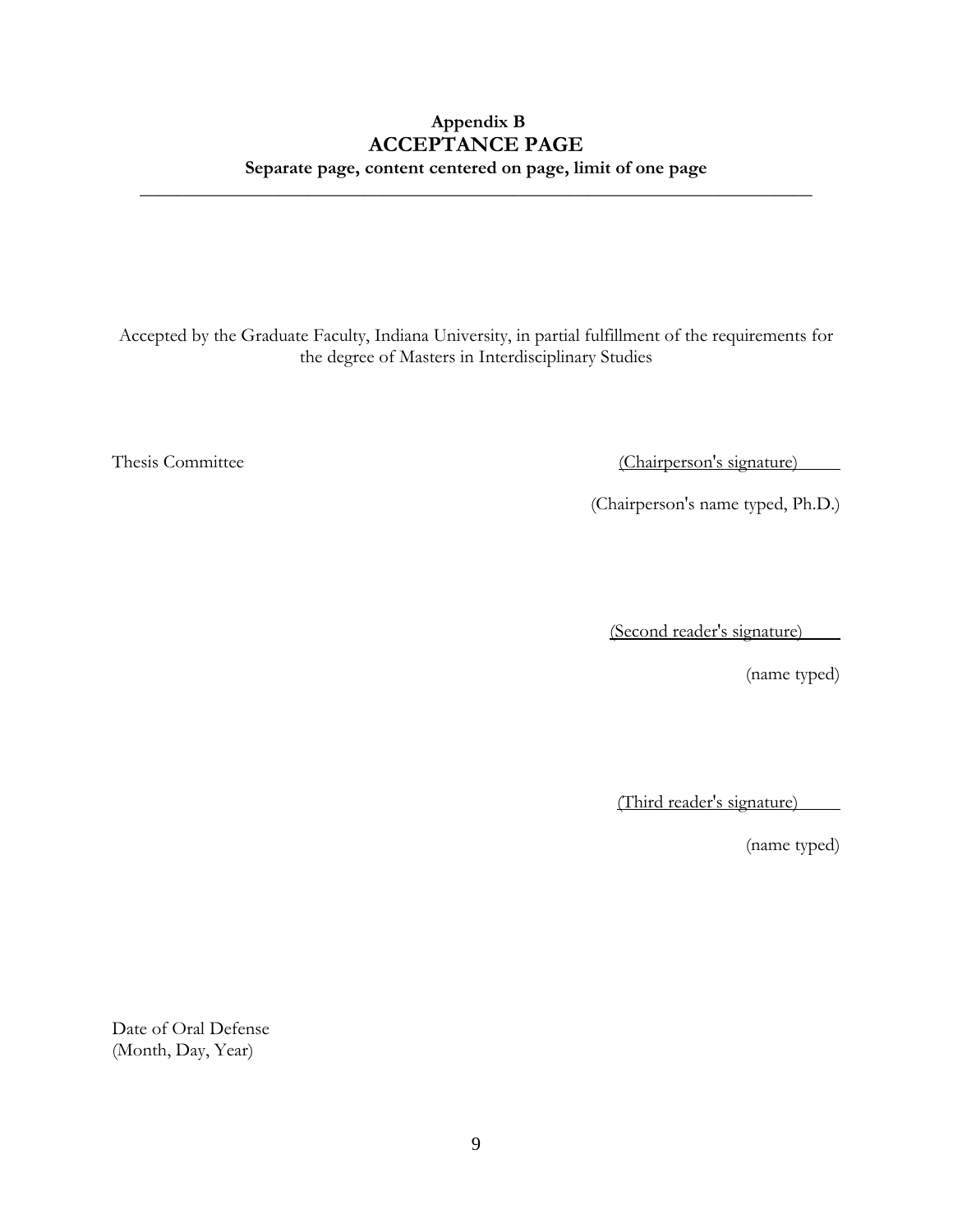# **Appendix C COPYRIGHT PAGE**

**Separate page, content centered on page, limit of one page**

(In Microsoft Word, Alt-Ctrl-C (hold down all at once) will make the copyright symbol.)  $\_$  , and the set of the set of the set of the set of the set of the set of the set of the set of the set of the set of the set of the set of the set of the set of the set of the set of the set of the set of the set of th

> © (enter correct year) (Student's Name) ALL RIGHTS RESERVED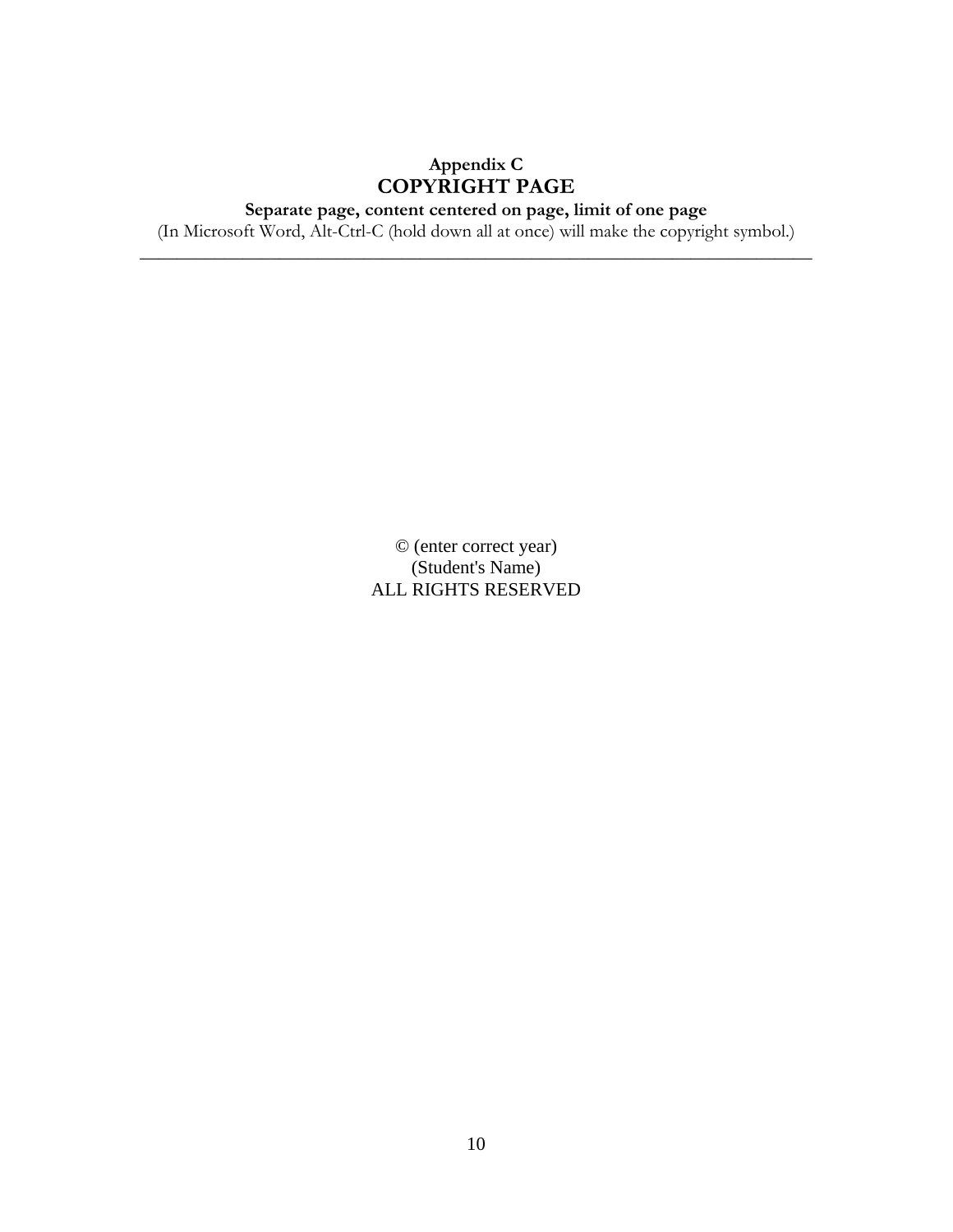#### **About copyrighted material**

# **Fair Use and Copyright Issues**

### **Using copyrighted materials in academia**

#### *Courtesy of the TLTC, Jan 27, 2005*

- 1. The more focused your use of the material, the more applicable fair use is. Don't just use material to use it, make sure it serves a specific purpose.
- 2. Citing the source of the material (proper attribution) is very important.
- 3. Make sure what you use directly relates to what needs to be taught
- 4. Fair use favors transformative uses, like composite images.
- 5. Fair use also favors originality, but don't just split up someone's material and put it back together in your own order (say, for like a video clip) and call it your own original work.
- 6. Can display/perform something legally purchased in a classroom. Example: it's okay to show a movie that was bought, but if you tape something and show it.. that's fishier... if the status of the show/performance changes (like a series on HBO released on DVD), then you will need to show a legal copy. If you make a bootleg of something and show it, that's illegal.
- 7. Linking to something already on the web is fine, but if you take that image, info, movie, etc.. and then place it on your own webpage, especially if you don't attribute that content to the original owner, that can be a problem.
- 8. Limiting access to a website that uses non-original or borrowed content helps the situation and shows that it's for a limited audience.
- 9. The library may have access to rights for some materials. Make sure you check to see if they can get the material for you.
- 10. There are few clear answers in issues of fair use, and many situations remain theoretical until challenged in court.
- 11. Educators will find the Fair Use Checklist is the most valuable tool in conducting a fair use analysis of digitized materials for use as class resources. The fair use checklist is available from the [Copyright Management Center website.](http://www.copyright.iupui.edu/)
- 12. TLTC staff are available to help analyze materials for use in instruction. As always, IU Counsel is available for consultation about issues of fair use of materials in instruction. Please don't hesitate to contact TLTC staff if you need information about materials you want to use for your class.